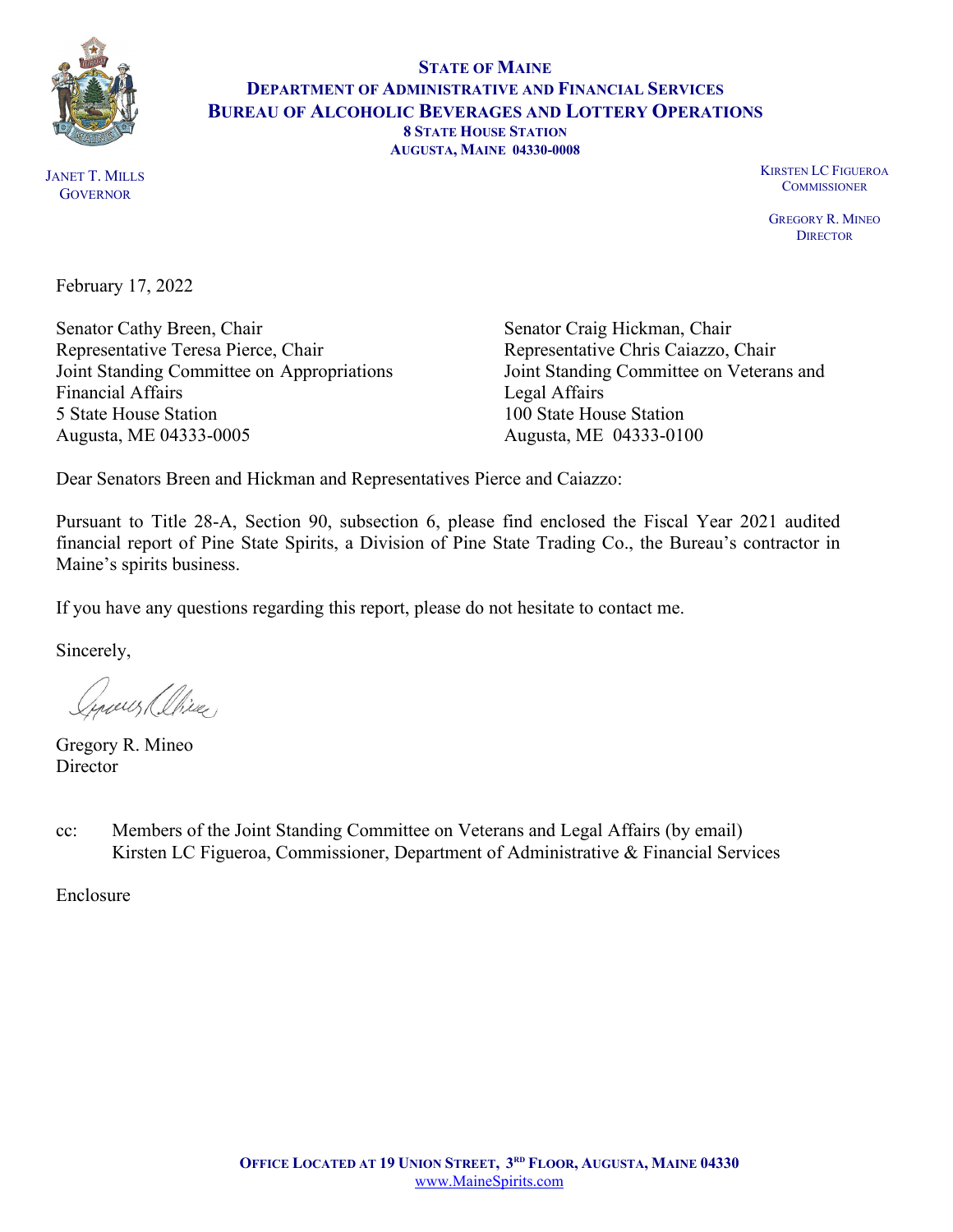# **Pine State Spirits** (A Division of Pine State Trading Co.)

**Schedule of Spirits Reconciliation** 

Year Ended June 30, 2021



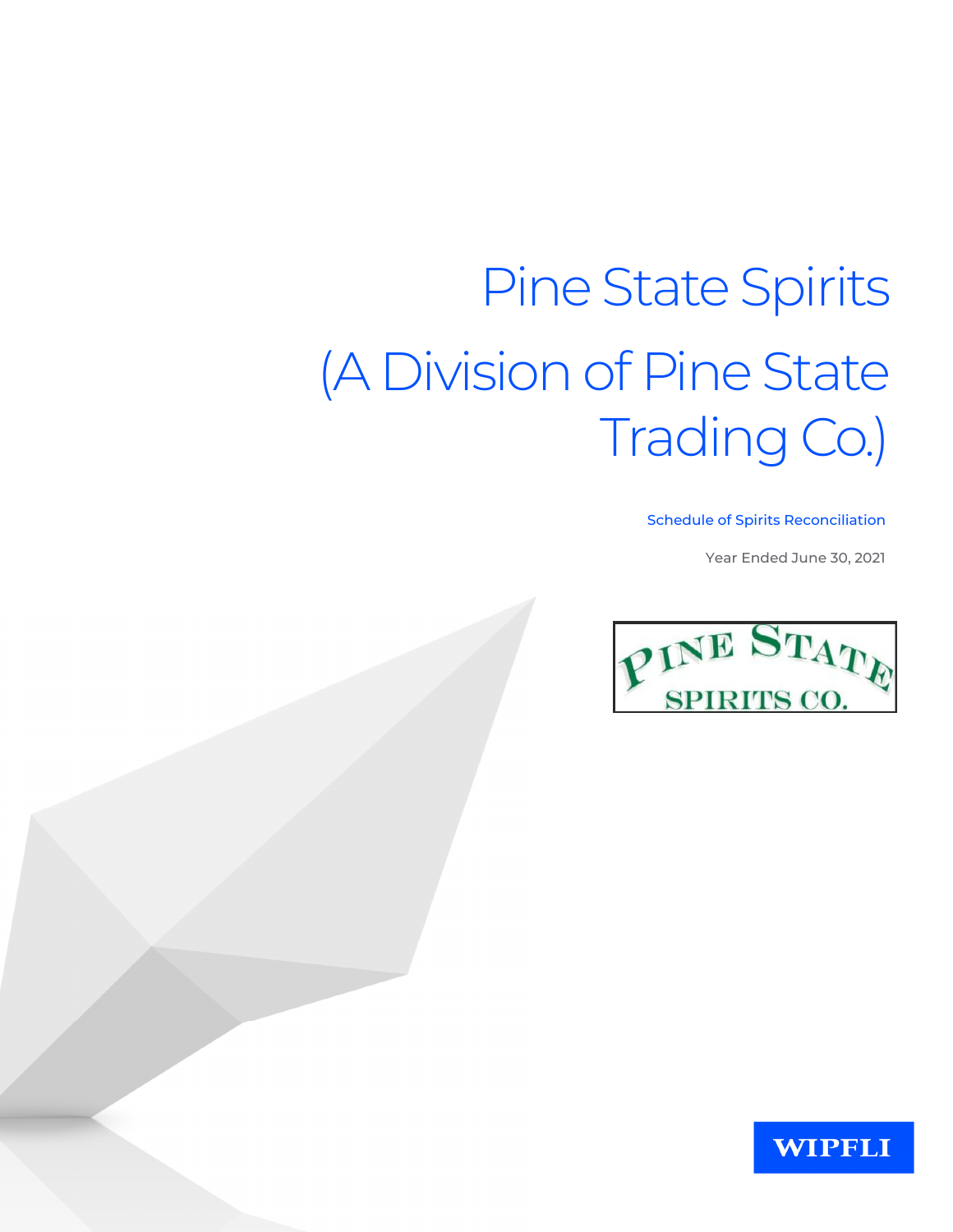# **WIPFLI**

# **Independent Auditor's Report on Internal Control Over Financial Reporting and on Compliance and Other Matters Based on an Audit of a Schedule Performed in Accordance with** *Government Auditing Standards*

Board of Directors Pine State Trading Co. Gardiner, Maine

We have audited, in accordance with the auditing standards generally accepted in the United States and the standards applicable to financial audits contained in *Government Auditing Standards*, issued by the Comptroller General of the United States, the Schedule of Spirits Reconciliation of Pine State Spirits (a division of Pine State Trading Co.) for the year ended June 30, 2021, and the related notes to the Schedule of Spirits Reconciliation (the Schedule), and have issued our report thereon dated September 28, 2021.

#### **Internal Control Over Financial Reporting**

In planning and performing our audit of the Schedule, we considered Pine State Spirits' internal control over financial reporting (internal control) as a basis for designing audit procedures that are appropriate in the circumstances for the purpose of expressing our opinion on the Schedule, but not for the purpose of expressing an opinion on the effectiveness of Pine State Spirits' internal control. Accordingly, we do not express an opinion on the effectiveness of Pine State Spirits' internal control.

A deficiency in internal control exists when the design or operation of a control does not allow management or employees, in the normal course of performing their assigned functions, to prevent or detect and correct misstatements on a timely basis. A material weakness is a deficiency, or a combination of deficiencies, in internal control, such that there is a reasonable possibility that a material misstatement of the entity's Schedule will not be prevented or detected and corrected on a timely basis. A significant deficiency is a deficiency, or a combination of deficiencies, in internal control that is less severe than a material weakness, yet important enough to merit attention by those charged with governance.

Our consideration of internal control was for the limited purpose described in the first paragraph of this section and was not designed to identify all deficiencies in internal control that might be material weaknesses or significant deficiencies. Given these limitations, during our audit, we did not identify any deficiencies in internal control that we consider to be material weaknesses. However, material weaknesses may exist that have not been identified.

#### **Compliance and Other Matters**

As part of obtaining reasonable assurance about whether Pine State Spirits' Schedule of Spirits Reconciliation is free from material misstatement, we performed tests of its compliance with certain provisions of laws, regulations, contracts, and grant agreements, noncompliance with which could have a direct and material effect on the Schedule. However, providing an opinion on compliance with those provisions was not an objective of our audit and, accordingly, we do not express such an opinion. The results of our tests disclosed no instances of noncompliance or other matters that are required to be reported under *Government Auditing Standards*.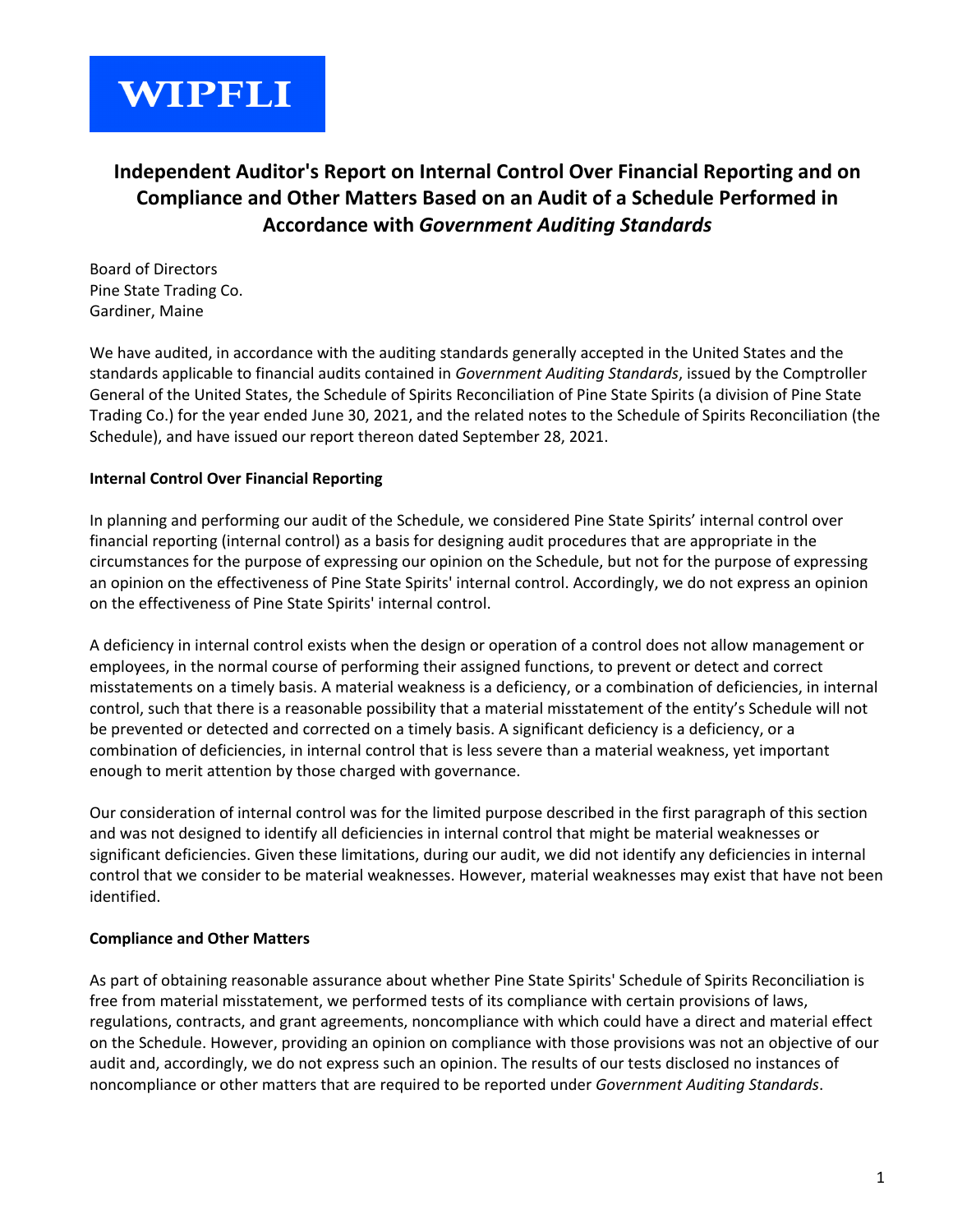

#### **Purpose of this Report**

The purpose of this report is solely to describe the scope of our testing of internal control and compliance, and the results of that testing, and not to provide an opinion on the effectiveness of Pine State Spirits' internal control or on compliance. This report is an integral part of an audit performed in accordance with *Government Auditing Standards* in considering the entity's internal control and compliance. Accordingly, this communication is not suitable for any other purpose.

Wigger LLP

Wipfli LLP

Augusta, Maine September 28, 2021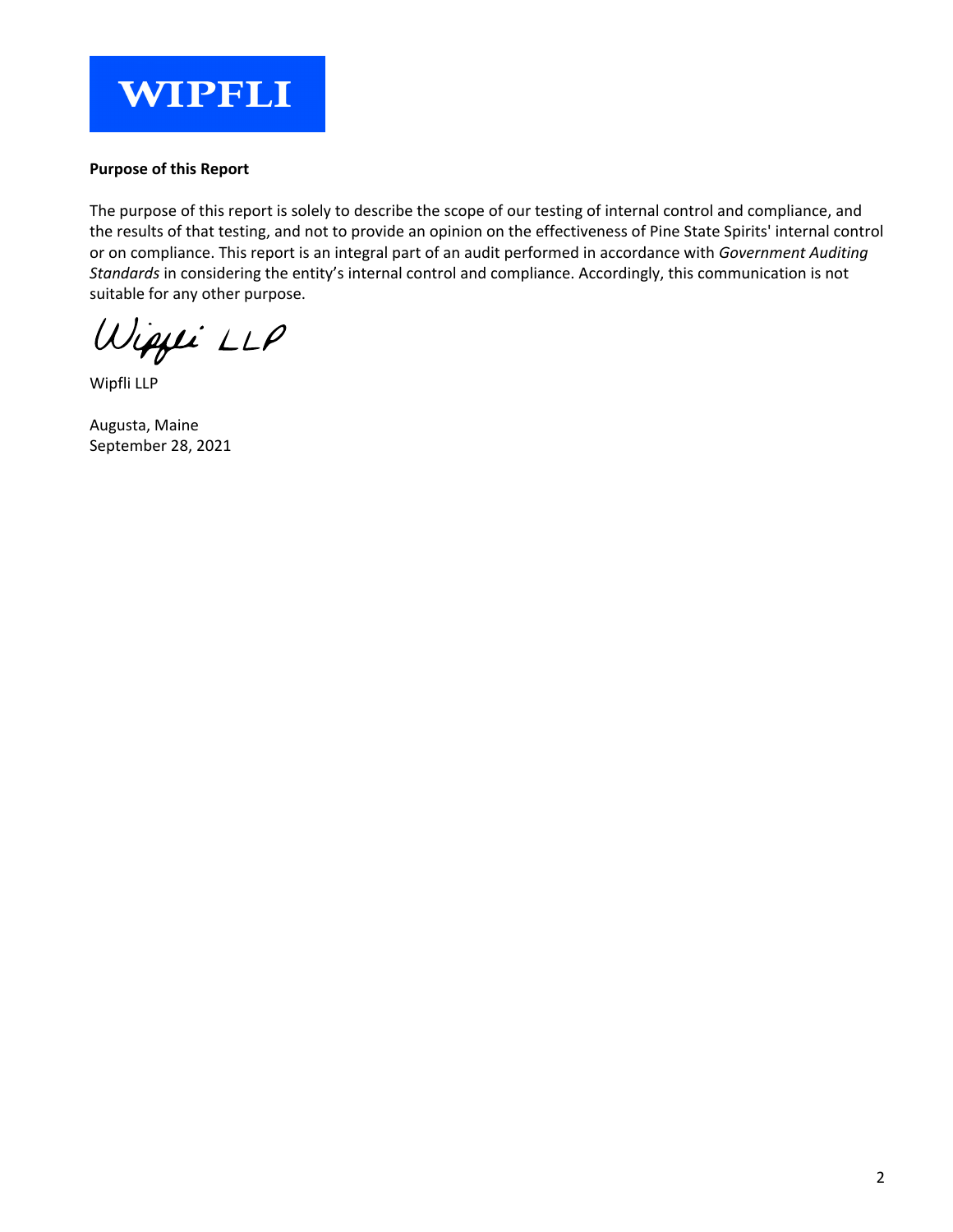

## **Independent Auditor's Report**

Board of Directors Pine State Trading Co. Gardiner, Maine

#### **Report on the Schedule**

We have audited the accompanying Schedule of Spirits Reconciliation (the Schedule) of Pine State Spirits (a division of Pine State Trading Co.), for the year ended June 30, 2021, and the related notes to the Schedule.

#### **Management's Responsibility for the Schedule**

Management is responsible for the preparation and fair presentation of this Schedule in accordance with the agreement between Pine State Trading Co. and the State of Maine Bureau of Alcoholic Beverages and Lottery Operations, dated June 25, 2014; this includes the design, implementation, and maintenance of internal control relevant to the preparation and fair presentation of the Schedule that is free from material misstatement, whether due to fraud or error.

#### **Auditor's Responsibility**

Our responsibility is to express an opinion on this Schedule based on our audit. We conducted our audit in accordance with auditing standards generally accepted in the United States and the standards applicable to financial audits contained in *Government Auditing Standards*, issued by Comptroller General of the United States. Those standards require that we plan and perform the audit to obtain reasonable assurance about whether the Schedule is free from material misstatement.

An audit involves performing procedures to obtain audit evidence about the amounts and disclosures in the Schedule. The procedures selected depend on the auditor's judgment, including the assessment of the risks of material misstatement of the Schedule, whether due to fraud or error. In making those risk assessments, the auditor considers internal control relevant to the entity's preparation and fair presentation of the Schedule in order to design audit procedures that are appropriate in the circumstances, but not for the purpose of expressing an opinion on the effectiveness of the entity's internal control. Accordingly, we express no such opinion. An audit also includes evaluating the appropriateness of accounting policies used and the reasonableness of significant accounting estimates made by management, as well as evaluating the overall presentation of the Schedule.

We believe that the audit evidence we have obtained is sufficient and appropriate to provide a basis for our audit opinion.

#### **Opinion**

In our opinion, the Schedule of Spirits Reconciliation referred to above presents fairly, in all material respects, the spirits activity of Pine State Spirits for the year ended June 30, 2021, in accordance with the basis of accounting specified in the agreement referred to above.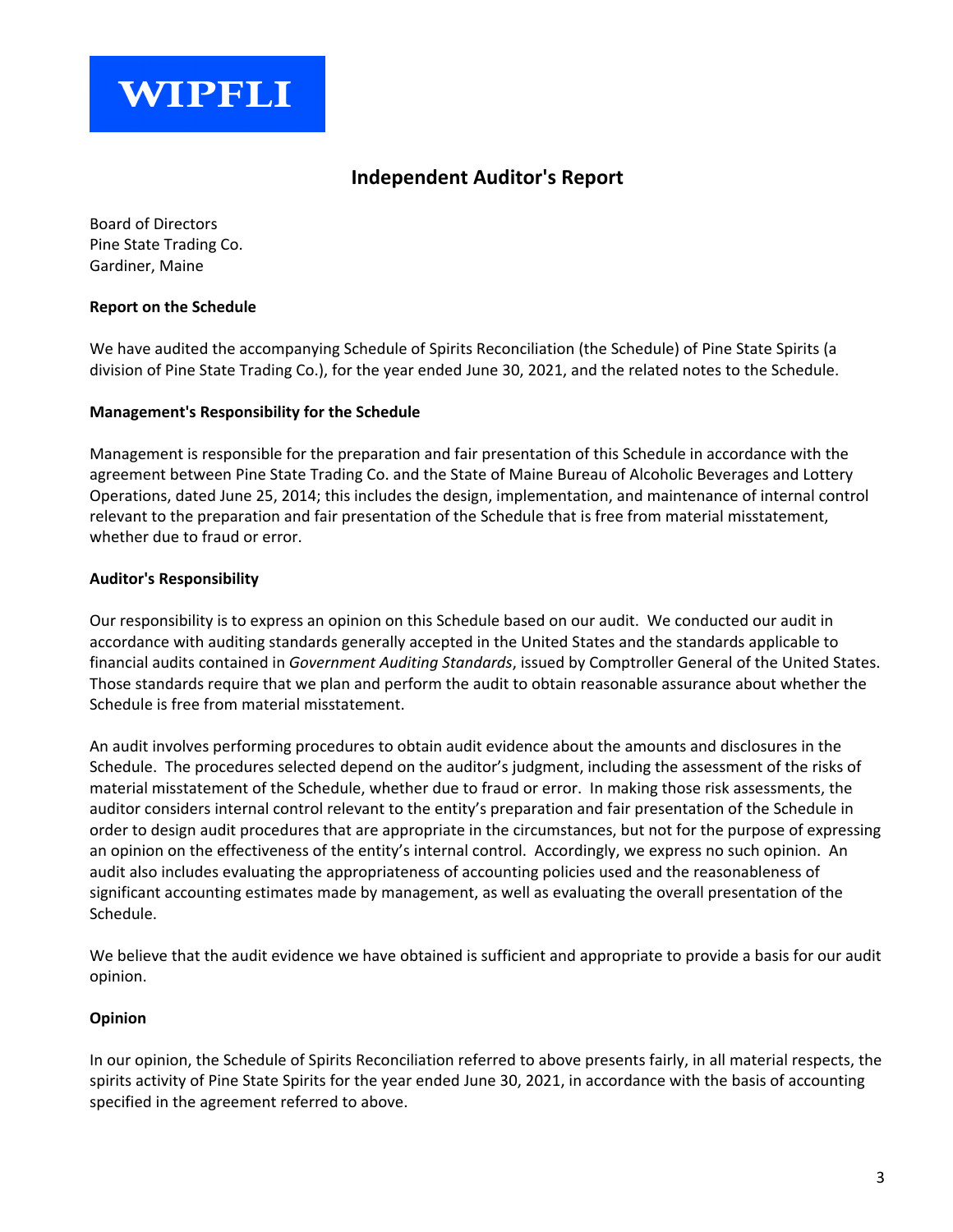# **WIPFLI**

#### **Basis of Accounting**

We draw attention to Note 1 of the Schedule, which describes the basis of accounting. The Schedule was prepared by Pine State Spirits, on the basis of the agreement between Pine State Trading Co. and the State of Maine Bureau of Alcoholic Beverages and Lottery Operations, dated June 25, 2014, which is a basis of accounting other than accounting principles generally accepted in the United States to comply with the provisions of the agreement referred to above. Our opinion is not modified with respect to that matter.

#### **Restriction on Use**

Our report is intended solely for the information and use of the Board of Directors and management of Pine State Trading Co., the State of Maine Bureau of Alcoholic Beverages and Lottery Operations, the State of Maine Controller's Office and the joint standing committees of the State of Maine legislature having jurisdiction over appropriations and financial affairs and alcoholic beverage matters, and is not intended to be and should not be used by anyone other than those specified parties.

#### **Other Reporting Required by** *Government Auditing Standards*

In accordance with *Government Auditing Standards*, we have also issued our report dated September 28, 2021, on our consideration of Pine State Spirits' internal control over financial reporting and on our tests of its compliance with certain provisions of laws, regulations, contracts, and grant agreements and other matters. The purpose of that report is solely to describe the scope of testing of internal control over financial reporting and compliance and the results of that testing, and not to provide an opinion on the effectiveness of Pine State Spirits' internal control over financial reporting or on compliance. That report is an integral part of an audit performed in accordance with *Government Auditing Standards* in considering Pine State Spirits' internal control over financial reporting and compliance.

Afli LLP

Wipfli LLP

Augusta, Maine September 28, 2021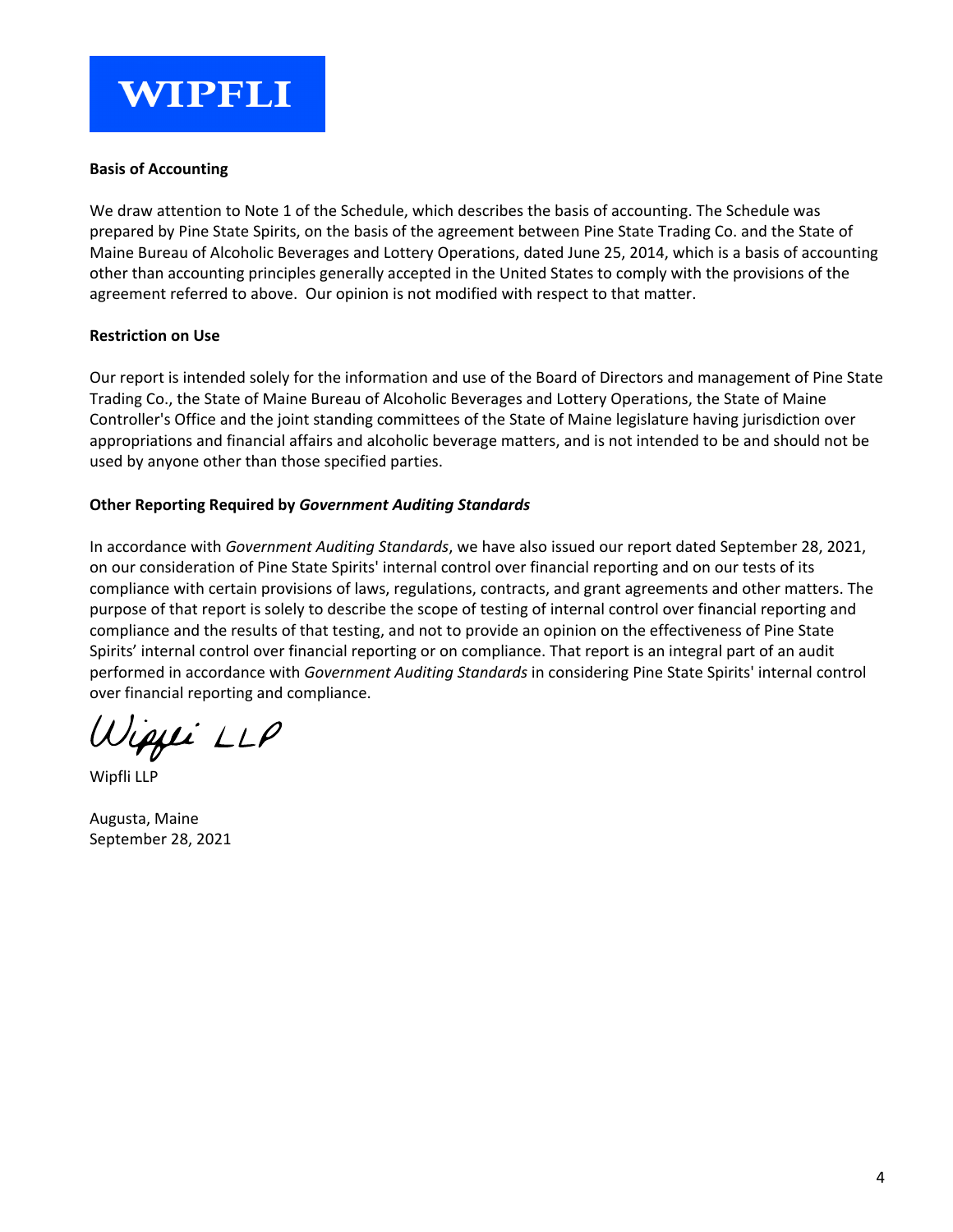#### **Schedule of Spirits Reconciliation**

#### Year Ended June 30, 2021

|           |                          | <b>Net Sales</b> |                                      |           |      |                                |     |                  |     |                |    |                        |  |                    |     |                                     |  |                               |
|-----------|--------------------------|------------------|--------------------------------------|-----------|------|--------------------------------|-----|------------------|-----|----------------|----|------------------------|--|--------------------|-----|-------------------------------------|--|-------------------------------|
|           | Total Invoiced<br>Amount |                  | <b>In-State</b><br><b>Distillers</b> |           |      | <b>Spirits</b><br><b>Sales</b> |     | Premium<br>Taxes |     | <b>Deposit</b> |    | <b>Product</b><br>Cost |  | Part A<br>Contract |     | <b>Marketing</b><br><b>Contract</b> |  | <b>State</b><br><b>Profit</b> |
| July      | \$                       | 23.704.090 \$    |                                      | 43,086 \$ |      | 23,101,896 \$                  |     | 310.601          | \$  | 248.507 \$     |    | 15.218.726 \$          |  | .106,989           | \$  | 492,159 \$                          |  | 6,327,108                     |
| August    |                          | 22.625.833       |                                      | 85,401    |      | 22,031,002                     |     | 292,500          |     | 216,930        |    | 14.338.664             |  | 1,036,207          |     | 460,944                             |  | 6,280,588                     |
| September |                          | 19,450,815       |                                      | 79,636    |      | 18,900,367                     |     | 259,933          |     | 210,879        |    | 12,800,658             |  | 885,751            |     | 392,801                             |  | 4,900,793                     |
| October   |                          | 19,262,804       |                                      | 83,577    |      | 18,716,713                     |     | 251,788          |     | 210,726        |    | 12,328,248             |  | 911,660            |     | 404,759                             |  | 5,155,623                     |
| November  |                          | 18,038,950       |                                      | 81,452    |      | 17,516,293                     |     | 237,055          |     | 204,150        |    | 11,650,787             |  | 845,788            |     | 374,503                             |  | 4,726,667                     |
| December  |                          | 23.470.719       |                                      | 48,529    |      | 22,856,864                     |     | 311,587          |     | 253,739        |    | 15.746.630             |  | .108,546           |     | 493,820                             |  | 5,556,397                     |
| January   |                          | 16,636,486       |                                      | 65,883    |      | 16,197,690                     |     | 197,182          |     | 175,731        |    | 9.736.974              |  | 730,889            |     | 322,604                             |  | 5,473,106                     |
| February  |                          | 17,076,950       |                                      | 19,473    |      | 16.646.158                     |     | 228,691          |     | 182,628        |    | 11,082,110             |  | 815,886            |     | 361,457                             |  | 4,406,178                     |
| March     |                          | 19,035,549       |                                      | 26,977    |      | 18,552,132                     |     | 246,839          |     | 209,601        |    | 12,307,717             |  | 901,774            |     | 400,600                             |  | 4,969,018                     |
| April     |                          | 18,759,892       |                                      | 378       |      | 18,309,463                     |     | 238,404          |     | 211,647        |    | 11,800,422             |  | 876,664            |     | 388,540                             |  | 5,244,215                     |
| May       |                          | 19.847.271       |                                      | 80,790    |      | 19,297,785                     |     | 256,859          |     | 211,837        |    | 12,889,704             |  | 938,295            |     | 416,470                             |  | 5,134,106                     |
| June      |                          | 23,327,967       |                                      | 71,477    |      | 22,718,014                     |     | 298,138          |     | 240,338        |    | 15,183,913             |  | 1,097,168          |     | 487,401                             |  | 6,021,009                     |
|           |                          | 241,237,326      |                                      | 686,659   | - 56 | 234,844,377                    | -\$ | 3,129,577        | -\$ | 2.576.713      | \$ | 155,084,553            |  | 11,255,617         | \$. | 4,996,058                           |  | 64,194,808                    |

See independent auditor's report.

The accompanying notes are an integral part of this schedule.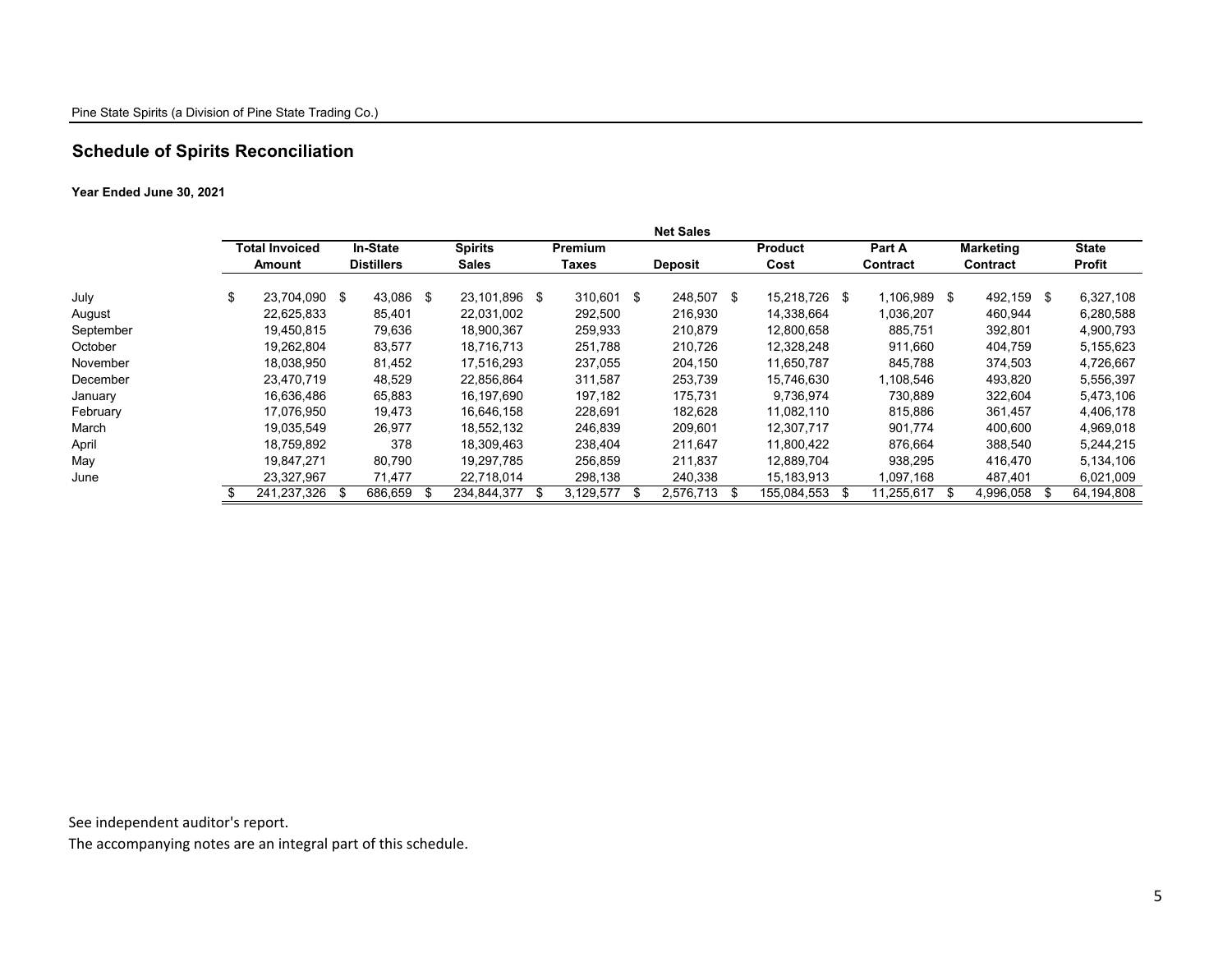# **Note 1: Nature of the Business and Significant Accounting Policies**

Pine State Spirits is a division of Pine State Trading Co. (the Company). The Company operates a division for the wholesale distribution of malt beverages and wine and a division for the distribution and marketing of spirits under contract with the State of Maine. Pine State Spirits was formed for the purpose of distributing and marketing spirits under contract with the State of Maine. Note 2 of the Notes to Schedule of Spirits Reconciliation further outlines the nature of the liquor contracts with the State of Maine.

#### **Basis of Accounting**

The Schedule of Spirits Reconciliation is presented on a basis of accounting in conformity with the agreement between Pine State Trading Co. and the State of Maine Bureau of Alcoholic Beverages and Lottery Operations, which is a comprehensive basis of accounting other than accounting principles generally accepted in the United States.

#### **Revenue Recognition**

The Company's source of revenue is from the distribution of liquor products in the State of Maine. Revenue is recognized when and as performance obligations under the terms of a contract are satisfied.

Beverage sales include distribution of liquor at a standard unit price that is fixed on the day the order is taken. These sales typically have one performance obligation, which is providing the customer with the product ordered. The Company recognizes revenue for financial reporting purposes at a point in time, delivery date, as the shipment of the order satisfies the performance obligation and control is transferred immediately to the customer.

In accordance with State of Maine law, payments terms for the distribution of liquor is cash on delivery.

Revenues from contracts with customers recognized at a point in time was \$241,237,326 for the year ended June 30, 2021.

The Company has determined that the nature, amount, timing and uncertainty of revenue is most significantly affected by the concentration of the Company's geographic location and customer demand.

# **Note 2: State of Maine Liquor Contracts**

#### **Part A Contract**

During 2014, the Company was awarded the State of Maine wholesale liquor contract for warehousing, distribution and administration of the Maine spirits business for a ten year period effective July 1, 2014 to June 30, 2024. The contract calls for the Company to receive a services fee of 4.95% of the net sales and bailment revenue received by the State of Maine, Department of Administration & Financial Services, Bureau of Alcoholic Beverages and Lottery Offices (the Department) on a monthly basis. The Company receives the services fee after submitting an electronic reconciliation report of the previous month's sales and costs of products sold for the Department to review.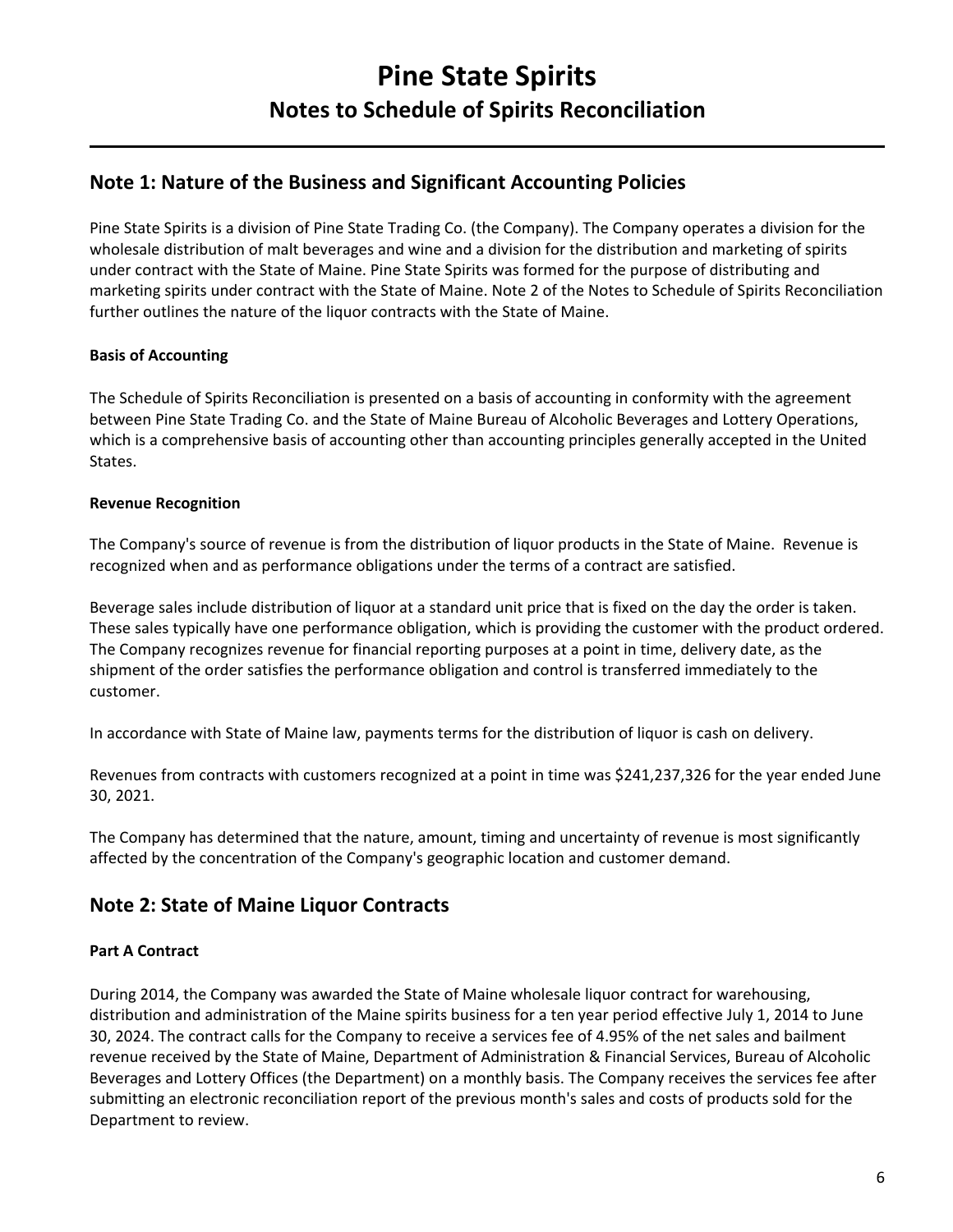# **Note 2: State of Maine Liquor Contracts** (Continued)

#### **Part A Contract - Continued**

The Company provides sufficient warehouse space to house the spirits products and to prepare and deliver orders. Products that are delivered and stored by the Company are the property of the supplier. The product becomes the property of the Department upon removal and shipment to an agency liquor store. The agency liquor store gains ownership of the product at the time of delivery. At no time does the Company take legal title to the products. For storage of the spirits products, on behalf of the Department, the Company charges a bailment fee to the supplier based on the negotiated rates contained in the contract with the Department.

The Company is responsible for paying all invoices from suppliers and is entitled to full reimbursement from the Department for all invoice amounts paid to suppliers. The Company is also responsible for invoicing agency liquor stores on behalf of the Department for products when delivered. The electronic payment of these invoices into the Department's bank account is initiated by the Company. The Company accepts 100% of the risk of default by the agency liquor stores. When an agency liquor store is unable to pay, the Company is to develop a productretrieval process with the Department.

It is the responsibility of the Company to calculate and track all taxes imposed on products sold to the agency liquor stores as required by law, but the Company does not bear payment responsibility for premium taxes on the products. The total premium tax collected on the sale of products to the agency liquor stores is provided as part of the Company's monthly reconciliation.

Twice monthly the Company provides the suppliers with a purchase order outlining the products distributed from the Company's warehouse and is responsible for payment. The Department is responsible for remitting to the Company all payments due to suppliers and the Company is not responsible for making these payments using its own funds or the services fees.

The Department established a Net Receipts Clearing Account which is to be used for depositing all accounts receivable and distributing funds for accounts payable. The Company, in its accounts receivable and accounts payable capacity, acts solely as an agent of the State. The Company is prohibited from commingling funds and financial activity as an agent of the State with any other funds and financial activity of the Company in its individual capacity. Furthermore, the Company does not have access to funds in the Net Receipts Clearing Account. The Department is responsible for paying all amounts to which the Company is entitled as a result of the agreement from the Net Receipts Clearing Account.